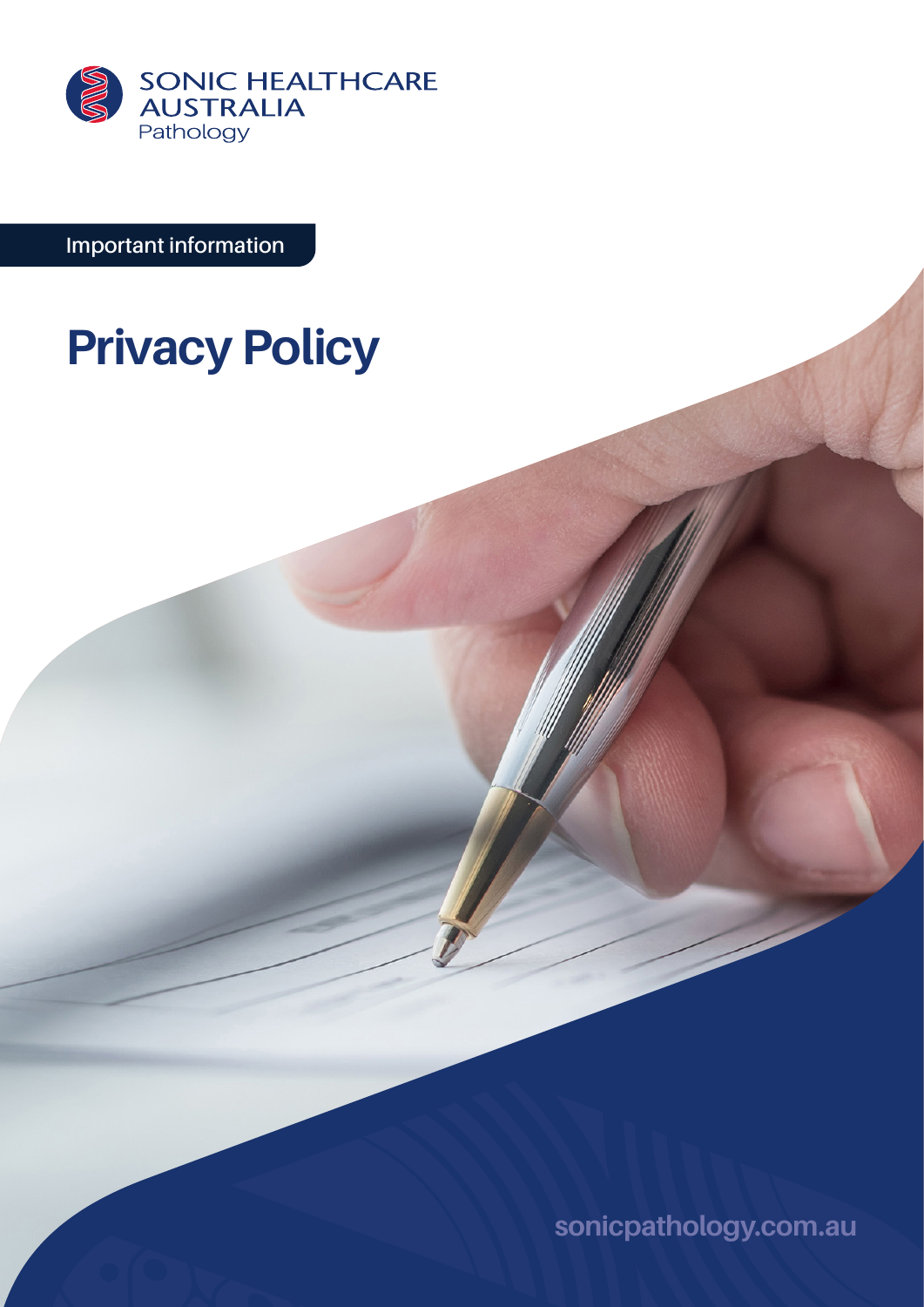## **Contents**

| <b>Purpose</b>                                                                    | 3 |
|-----------------------------------------------------------------------------------|---|
| <b>Consent</b>                                                                    | 3 |
| <b>Collection of personal information</b>                                         | 3 |
| Who does Sonic Healthcare Australia Pathology collect personal information about? |   |
| How do we collect personal information?                                           |   |
| What types of information do we collect and hold?                                 |   |
| Anonymity and pseudonymity                                                        |   |
| How does Sonic Healthcare Australia Pathology use your information?               | 4 |
| Use of personal information for direct marketing                                  |   |
| Disclosure of personal information to third parties                               | 5 |
| <b>My Health Record</b>                                                           |   |
| Cross-border disclosure                                                           |   |
| <b>Website</b>                                                                    | 5 |
| <b>Protecting your personal information</b>                                       | 6 |
| <b>Accuracy</b>                                                                   |   |
| <b>Security</b>                                                                   |   |
| Retention                                                                         |   |
| <b>Notification</b>                                                               |   |
| Access to, and correction of, your personal information                           | 6 |
| <b>Access</b>                                                                     |   |
| Correcting your personal information                                              |   |
|                                                                                   |   |

## **[Contacting Sonic Healthcare Australia Pathology about privacy issues and](#page-6-0) complaints 7**

**[Sonic Healthcare Australia Pathology Privacy Officer contact details](#page-6-0) [Office of the Australian Information Commissioner \(OAIC\)](#page-6-0)**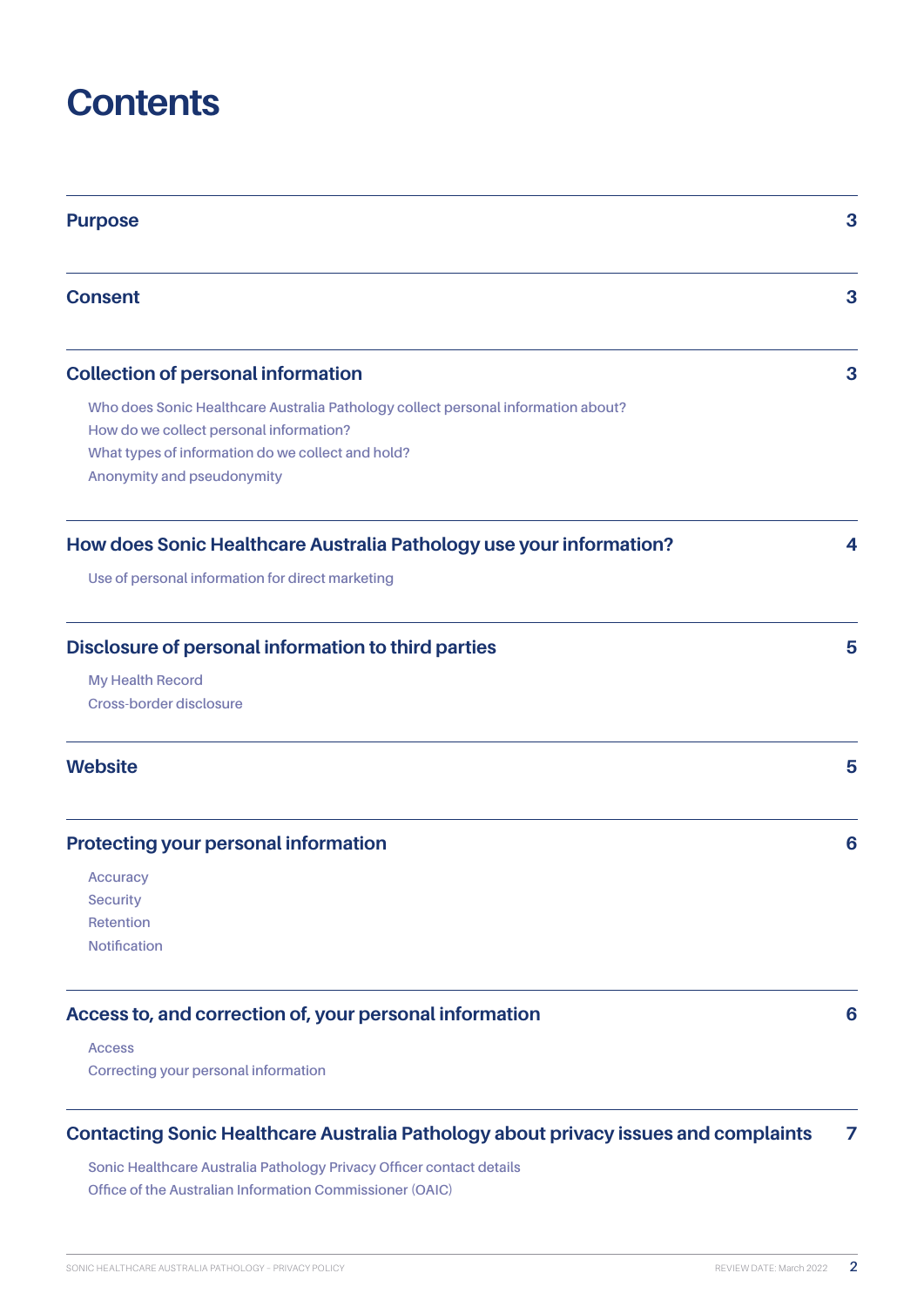## <span id="page-2-0"></span>**Purpose**

Sonic Pathology Australia Pty Ltd (ABN 80 000 853 896), a subsidiary of Sonic Healthcare Limited (ABN 24 004 196 909) **(Sonic)**, is committed to ensuring the privacy and confidentiality of your personal information.

In this document, Sonic Pathology Australia Pty Ltd is variously referred to as **Sonic Healthcare Australia Pathology**, **Us** and **We**.

This Privacy Policy **(Policy)** intends to clearly describe how Sonic Healthcare Australia Pathology handles your personal information, including its collection, use, disclosure and security, and any personal information that we collect through our website(s).

Sonic Healthcare Australia Pathology complies with the Privacy Act 1988 (Cth) **(Privacy Act)**, the associated Australian Privacy Principles **(APPs)** and state or territory legislation that governs how private sector health service providers should handle your personal information, including, but not limited to, health information.

From time to time, we may amend this Policy, in whole or part, at our sole discretion.

Any changes to this Policy will be effective immediately upon posting the revised Policy on our website(s). We will deem that you have agreed to such changes if you continue to access our services following any changes. If you do not accept the terms of this Policy, as amended from time to time, in whole or part, you must not access our services, including our website(s).

## **Consent**

Sonic Healthcare Australia Pathology is committed to ensuring that any personal information we collect is obtained lawfully, transparently and with your consent, whenever it is practical for us to do so.

By providing personal information to us, you consent to us collecting, using and disclosing your personal information as described in this Policy.

In some circumstances, where it is not reasonable or practical for us to collect this information directly from you, **responsible persons** (for example, a spouse or partner, close family member, emergency contact or enduring medical power of attorney) may consent on your behalf.

## **Collection of personal information**

#### **Who does Sonic Healthcare Australia Pathology collect personal information about?**

We may collect personal information from patients, healthcare professionals, employees, contracted service providers, students, trainees, suppliers and other individuals with whom we engage in the course of our usual business operations.

You are not required to provide personal information to us. However, if the information you provide to us is incomplete or inaccurate, the services we provide to you may be affected.

#### **How do we collect personal information?**

We will usually collect your personal information directly from you or by email, telephone, written correspondence or via our website(s). Where it is not reasonable or practical for us to collect this information directly from you, we may need to collect information about you from a third party. We may also collect information from a third party where your health may be at risk, and we need your personal information to provide you with emergency medical treatment.

The third parties from whom we may collect your personal information include:

- ¡ other health service providers, including healthcare professionals, hospitals, clinics and other pathology practices if they have referred you to us or are involved in your care. (Your doctor will generally explain why they are collecting the information and where it is going.)
- ¡ your nominated responsible persons (such as a relative or carer)
- ¡ the My Health Record program operated by the Australian Commonwealth Department of Health, if you have chosen to participate
- health insurers, law enforcement or other government instrumentalities.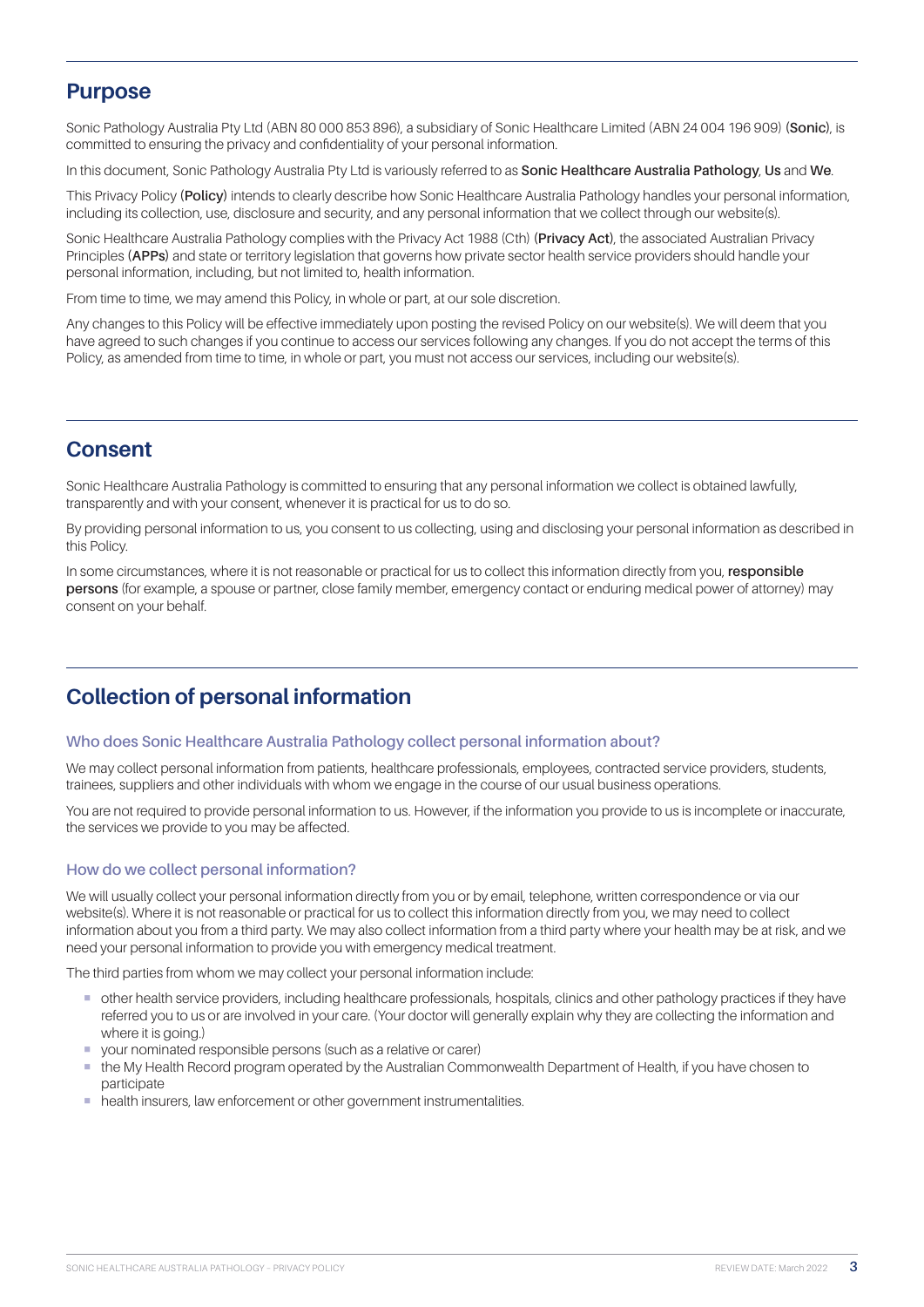#### <span id="page-3-0"></span>**What types of information do we collect and hold?**

The type of personal information we collect about you depends on who you are, our relationship with you and the nature of our interaction with you.

The personal information we collect about you will include only the information that is necessary or required:

- ¡ to provide you with services (including, in the case of patients, coordinating and communicating with your healthcare providers)
- for us to engage with you in the usual course of our business
- ¡ for administrative and internal business purposes related to the services we provide to you.

The personal information we collect may include:

- ¡ your name, age, gender, date of birth, contact details
- ¡ information relating to your lifestyle and medical history relevant to providing healthcare services (such as your medications, diagnostic tests and treatments, family medical history, occupational history, genetic or biometric information and copies of correspondence to and from your healthcare providers)
- ¡ relevant government and insurance identifiers (such as your Medicare number or private health insurance details), when necessary for billing or other administrative purposes
- personal information collected in the form of clinical images and samples
- **records of our past engagement with you**
- ¡ any information relating to your employment (if you are a Sonic Healthcare Australia Pathology team member), including employment histories, applications, pre-employment checks, qualifications, training records and information required by laws, regulations or standards
- **•** payment details
- ¡ other information, occasionally including religion and ethnicity, that may be relevant in our dealings with you.

#### **Anonymity and pseudonymity**

You may deal with us anonymously or by using a pseudonym:

- ¡ unless it is impracticable for us to do so, or unless we are required or authorised by law to only deal with identified individuals
- on the understanding that doing so may mean that we may not be able to provide certain services to you, either at our usual standard, or at all.

## **How does Sonic Healthcare Australia Pathology use your information?**

We will not use or disclose your personal information for any purpose other than the primary purpose for which it was collected (or a related secondary purpose). The exceptions to this are if you have consented to another purpose, or if we are permitted/required to do so by law, which may include:

- to coordinate and/or communicate with healthcare providers involved in your care
- ¡ to procure additional healthcare services on your behalf (such as referrals to other providers or obtaining second opinions)
- ¡ to conduct activities related to quality assurance/improvement processes, accreditation, audits, risk and claims management, patient satisfaction surveys and staff education and training
- ¡ to liaise with your health fund, insurer, Medicare, Department of Veterans' Affairs, Department of Health or another payer or contractor of services
- ¡ to fulfil regulatory and public health requirements, including liaising with regulatory or health authorities, as required by law
- ¡ to send you standard reminders (for example, for appointments for follow-up care, account management), by text message, mail or email, to the number or address that you have provided to us
- to handle a complaint or respond to anticipated or existing legal actions
- ¡ to obtain feedback about our services or provide advice or information to you about products, services, treatment options and clinical trials that are relevant to you
- for billing and payments
- to engage you (as a contractor) to provide products or services to us
- to consider your application for employment with us.

In addition, we may de-identify and/or aggregate the personal information that we collect to carry out clinical research, quality assurance or analytics relating to customer service, health outcomes and other business activities.

Sonic Healthcare Australia Pathology may use electronic processes when using your personal information as specified above. We may link, combine or share personal information about you in various databases created by any of Sonic's businesses.

We will not seek your consent to use your personal information for the above purposes.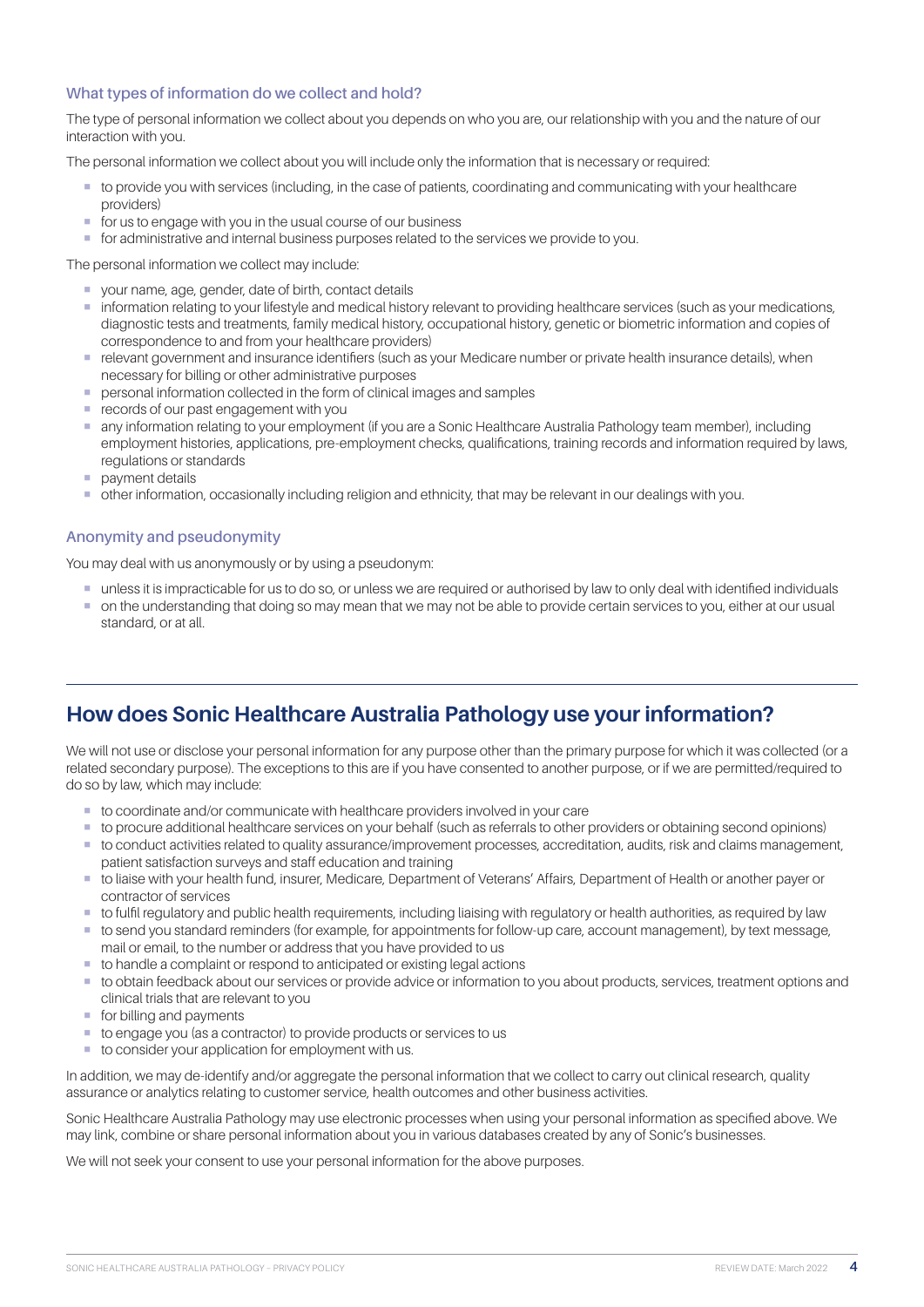#### <span id="page-4-0"></span>**Use of personal information for direct marketing**

We may use your personal information for marketing that is directly related to our services, in compliance with applicable laws, such as the Privacy Act 1988 (Cth) and Spam Act 2003 (Cth). We may engage third parties, under contract, to provide marketing services on our behalf.

You may advise us that you do not wish to receive direct marketing from us at any time by contacting us or by using the opt-out facilities provided in our client registration processes, informed consent procedures and the marketing communications you receive.

## **Disclosure of personal information to third parties**

When providing services to you or otherwise engaging with you, we may disclose your personal information to trusted third parties, including:

- ¡ healthcare service providers or other relevant parties involved in your care or requesting services on your behalf (including to obtain second opinions or make referrals, on your behalf, for specialist medical services)
- registries, statutory bodies and other third parties where requested to do so by you or as required by law (such as national cancer registries)
- ¡ approved and trusted contractors engaged in providing professional services (such as debt collection, information and communication technology providers, specialist clinical services).

Where we outsource any of our services or hire contractors to perform professional services, we will require them, under contract, to comply with the Privacy Act, or other relevant privacy legislation and, where applicable, our Privacy Policy.

We may use electronic processes to disclose your personal information as specified above, where available or relevant. Where we use document automation technologies to disclose your personal information (such as to generate appointment bookings, referrals, results or e-scripts), we will only disclose your information to the extent reasonably necessary and only for the purposes specified above.

We will not seek your additional consent to disclose your personal information for the purposes described above.

#### **My Health Record**

If you choose to participate in the My Health Record program operated by the Commonwealth Department of Health, we may access the personal information it contains. We may also disclose your personal information by uploading your health information electronically to the My Health Record system if requested to do so.

If you do not want us to access personal information stored in your My Health Record or upload health information to it, you may opt out or choose to modify access controls within the My Health Record system.

#### **Cross-border disclosure**

We may enter into arrangements with other related entities or third parties outside of Australia to store, access or use data we collect including personal information, in order to provide services to us (such as data processing, analysis, interpretation or the performance of specialised tests). In such cases, we will take reasonable steps to ensure that the third parties do not breach the APPs, including by requiring that the third party has information security measures and information handling practices in place that are of an acceptable standard and approved by us.

The countries in which the recipients are likely to be located include, but are not limited to, those countries where the Sonic group operates (New Zealand, USA, UK, Germany, Switzerland and Belgium).

### **Website**

When you use our website(s), we do not identify you as an individual user and do not collect personal information about you, unless you specifically provide this to us.

Our website(s) may use cookies that allow us to gather anonymised statistics relating to the management of our website(s). These analytics may include, but are not limited to, your internet service provider (ISP), domain name, browser type and the pages you visit.

Our website(s) and our email communications may contain links to third-party websites. We do not control third-party websites or any of their content and if you visit these websites, they will be governed by their own terms of use (including privacy policies). You should satisfy yourself of the personal information handling policies of third-party website operators.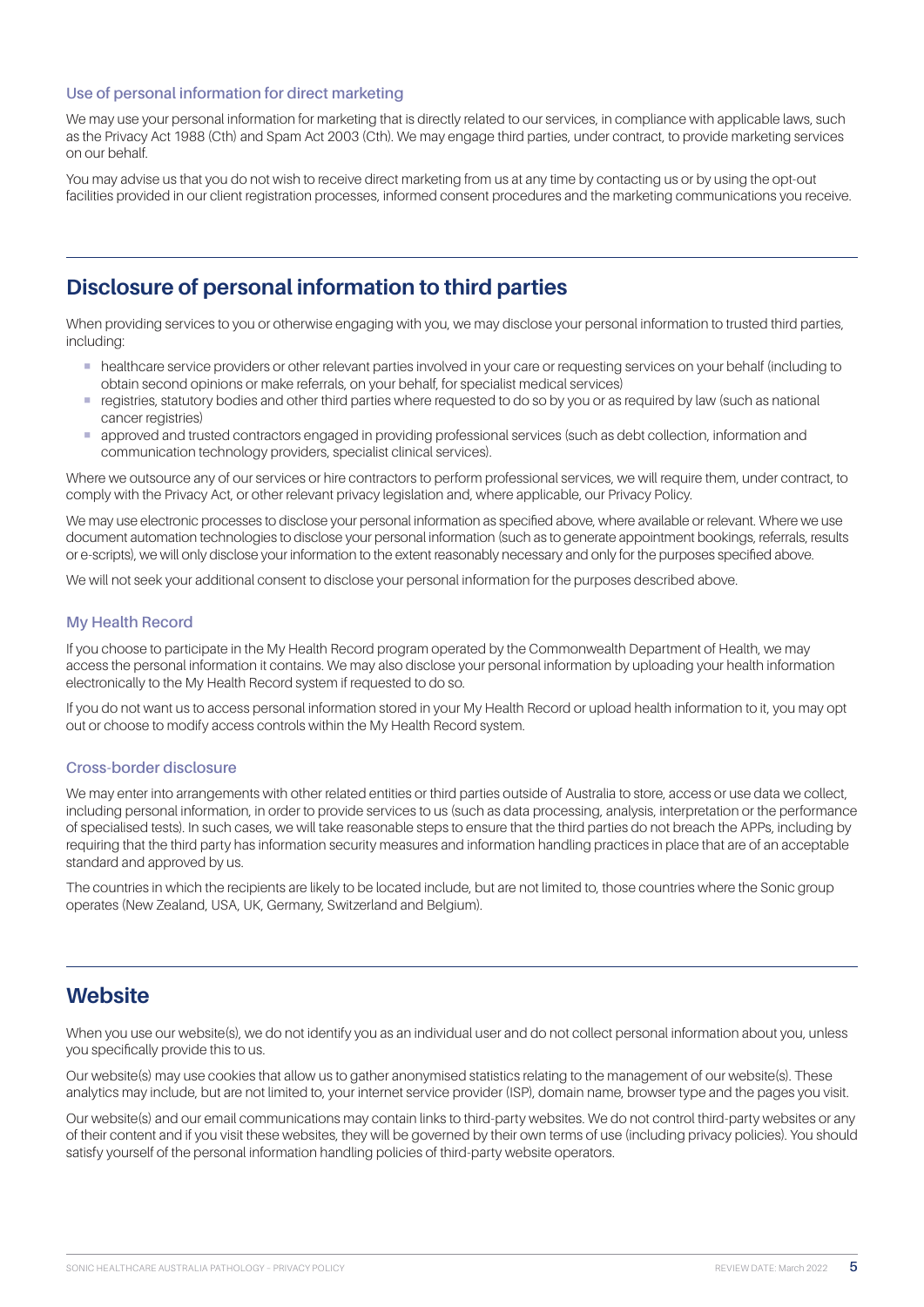## <span id="page-5-0"></span>**Protecting your personal information**

We take the protection of your personal information seriously and take all reasonable steps to ensure the information that we collect, use and disclose is accurate, secure and protected from misuse and loss and from unauthorised access, modification or disclosure.

#### **Accuracy**

We will take reasonable steps to ensure that the personal information we collect, use or disclose is accurate, complete and current. To assist us, please ensure that the information you provide to us is accurate, up-to-date and complete, and let us know when your personal information changes.

#### **Security**

We will take all reasonable steps to protect your personal information from misuse, interference, loss, unauthorised access, modification or disclosure. We use technologies and processes including, but not limited to, access controls, network firewalls, encryption and physical security measures to protect your privacy. We regularly review our information security processes to ensure they continue to offer an appropriate level of protection for your information.

#### **Retention**

When we no longer need your personal information for the purposes described in the Policy, and we are not required to retain it under relevant accreditation standards or law, we will destroy or permanently de-identify it.

#### **Notification**

If we become aware that unauthorised access or disclosure of your information has occurred and there is a likely risk of serious harm associated with that unauthorised access or disclosure, we will notify you promptly and provide you with a recommended course of action where necessary.

## **Access to, and correction of, your personal information**

#### **Access**

You have the right to request access to the personal information about you which we hold.

We will provide you with access to your information, unless there is a reason under the Privacy Act or other relevant law to refuse or limit such access, such as if we reasonably believe that giving access would pose a serious threat to the life, health or safety of any individual, or to public health or public safety; or giving access would have an unreasonable impact on the privacy of other individuals.

You may request access to the personal information we hold about you by contacting our Privacy Officer (see below).

To protect your privacy, we will need you to verify your identity before providing access to your information. We may recover reasonable costs associated with supplying this information to you.

In the specific case of obtaining access to your pathology or radiology results, the preferred method is in consultation with your treating practitioner so that complex clinical information can be explained to you within the context of your individual circumstances.

#### **Correcting your personal information**

You have the right to request an amendment to the information we hold, should you believe it to be inaccurate.

If we are satisfied that any part of the information we hold about you is inaccurate, incomplete, out of date, misleading or irrelevant, having regard for the purpose for which it is held, we will take reasonable steps to amend that information.

If we do not agree to change your personal information in accordance with your request, we will permit you to make a statement of the requested changes and we will enclose this with your personal information.

Should you wish to request changes to your personal information held by us, you can ask for our Privacy Officer (see below), who can give you more detailed information about our correction procedure.